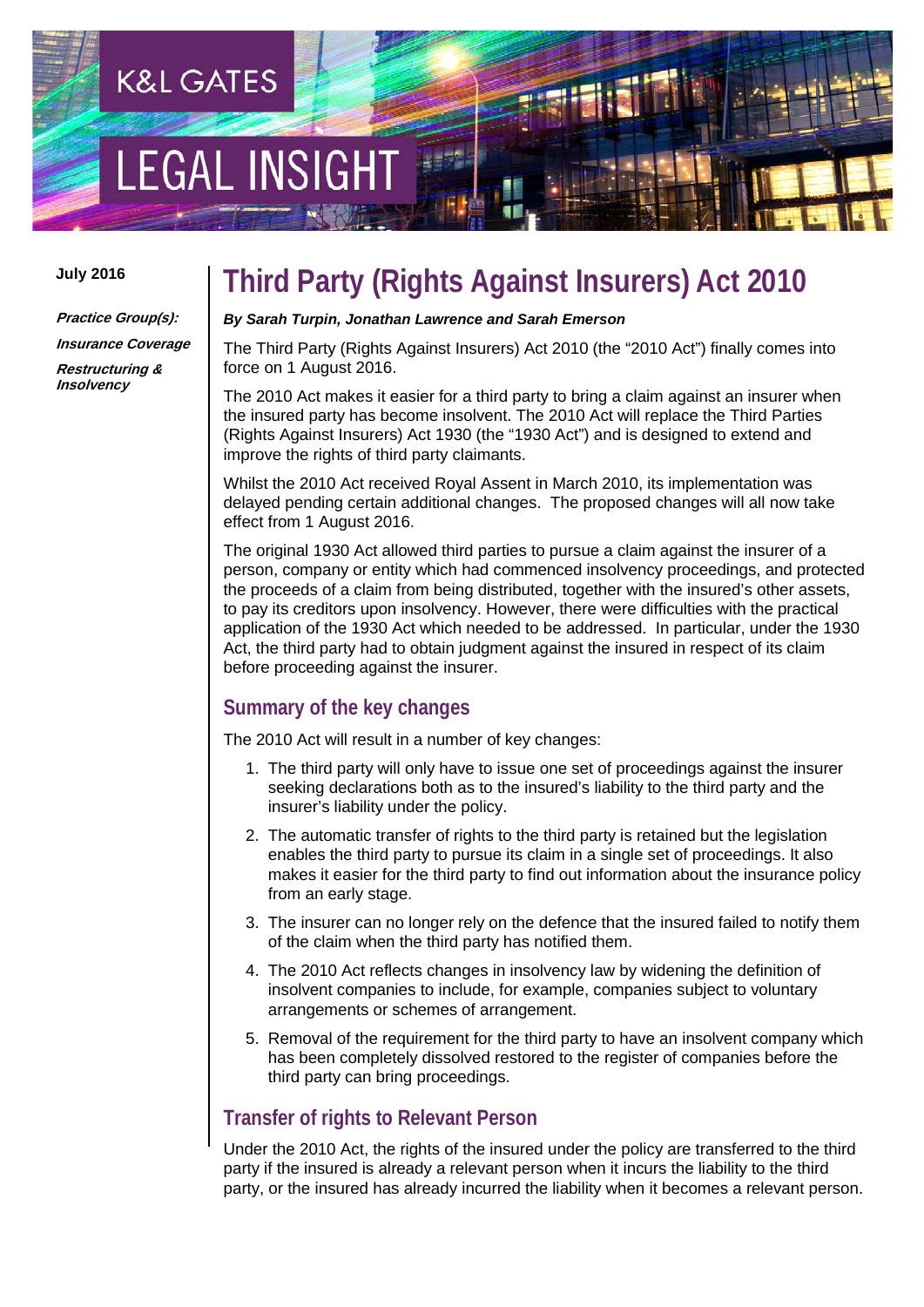#### **Third Party (Rights Against Insurers) Act 2010**

The insured is or becomes a relevant person if there is in force one of the specified insolvency procedures. For individuals, these include a debt relief order, an administration order, an individual voluntary arrangement or a bankruptcy order. A limited company or an unincorporated organisation (such as a partnership) becomes a relevant person where, for example, a voluntary arrangement or administration order is in force, a receiver, manager or a provisional liquidator has been appointed, the body is (or is being) wound up voluntarily or by order of the court, the company has been dissolved or a scheme of arrangement has been sanctioned.

The Insurance Act 2015 introduces an amendment to the 2010 Act by providing the Secretary of State with the power to change the meaning of 'relevant person' by regulation. The aim of this provision is to ensure the 2010 Act keeps up to date with future changes in insolvency law.

#### **Establishing liability**

Under the 1930 Act, before the third party could start an action against the insurer, it had first to "establish" the insured's liability by judgment, settlement or arbitration award. If the insured company had been dissolved, the third party would also have to apply to the court to restore the company to the register.

Under the 2010 Act, once rights have been transferred, the third party may bring an action against the insurer "without having established the relevant person's liability". The insured's liability must still be established before those rights can actually be enforced, but this can be achieved by a declaration of the court, as well as by judgment, settlement or arbitration award.

This means that the third party only has to issue one set of proceedings against the insurer (and, optionally, the insured), asking the court to make declarations both as to the insured's liability to the third party and the insurer's liability under the policy. Where the claim is brought in arbitration, the tribunal can be asked to make the same declarations as the court.

The declarations will bind the insurer but not the insured, unless the insured is a party to the proceedings. New court rules will require the third party to notify the insured about the action against the insurer, giving the insured the option of applying to be joined as a defendant.

#### **Defences**

As under the 1930 Act, the transfer of rights under the 2010 Act will not put the third party into any better position than the insured.

The insurer can, therefore, rely on any defence the insured would have had against the third party had the action been brought against the insured, such as limitation or contributory negligence.

Similarly, in its claim against the insurer, the third party will be subject to the same policy terms, indemnity limit and excess as would have applied to the insured. The insurer will, for the most part, have the same policy defences against the third party as it would have had against the insured.

Consequently, if the insured made a material non-disclosure or misrepresentation when taking out the cover, or if it breached a warranty or a condition precedent in the policy, the insurer may have a defence to the claim. However, if the third party is able to fulfil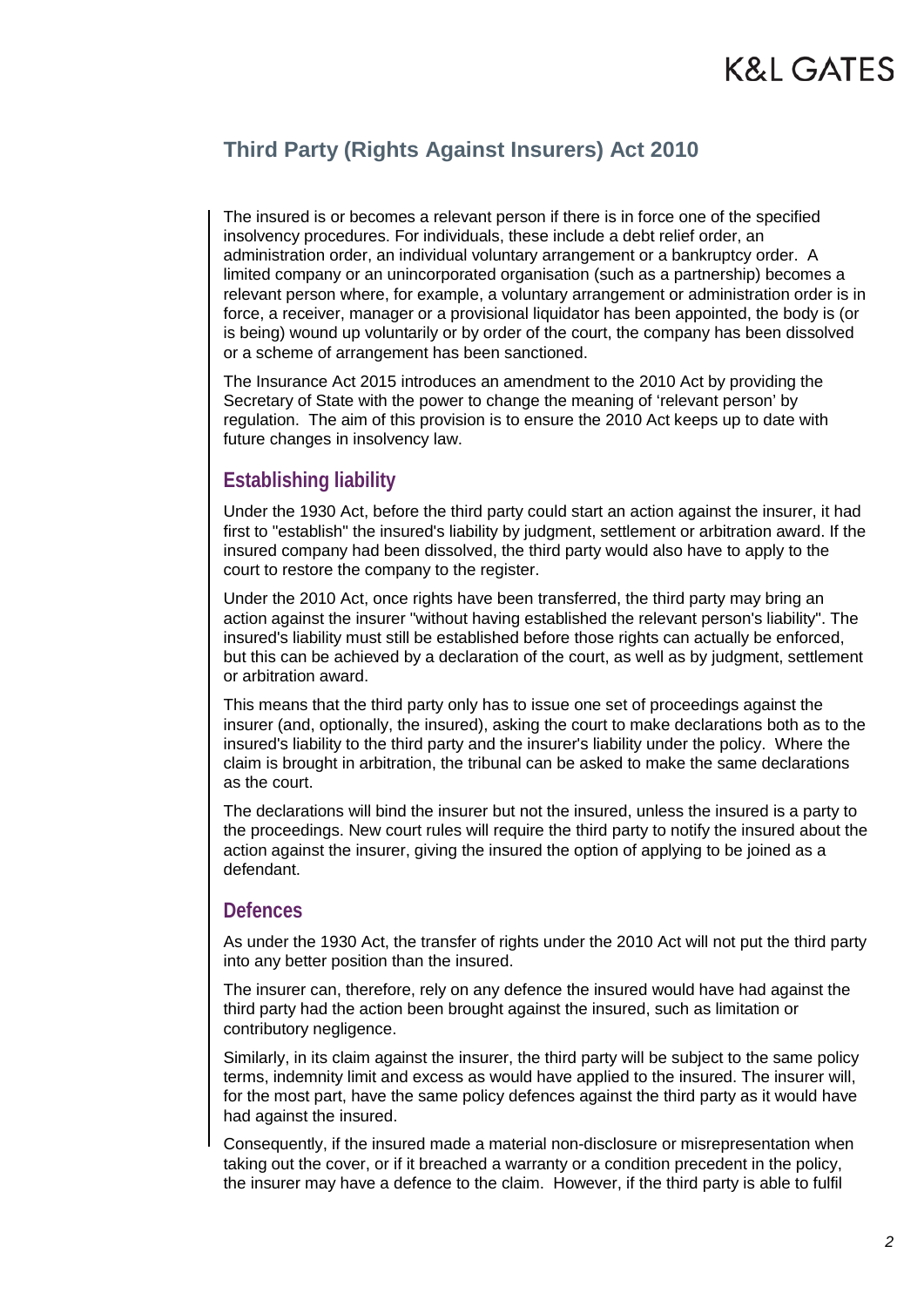#### **Third Party (Rights Against Insurers) Act 2010**

the policy terms in place of the insolvent insured, for example in relation to claims notification, the insurer cannot rely on non-performance by the insured as a defence.

#### **Obtaining Information**

Under the 1930 Act, one of the main difficulties for third party claimants was obtaining information about the insurance cover, or even the identity of the insurer. Insolvency practitioners could be slow to respond to requests and might not be able to provide any information at all if records had been lost or badly filed.

The 2010 Act attempts to mitigate these problems by widening the category of people who can be asked to provide information and by setting a time limit on their response.

The third party can now request information by notice in writing on the insured or from any person who is able to provide such information. This might include insurers, brokers and anyone else authorised to hold policy documents or information. A person is able to provide information if he can do so "without due difficulty" from a document within his control or from his own knowledge.

Before requesting information from the insured, the third party must reasonably believe the insured has incurred a liability and is a relevant person, i.e. is subject to one of the listed insolvency procedures.

Before requesting information from anyone else, the third party must also reasonably believe an insurance policy was in place, that rights under the policy have been transferred to it and that the person in question is able to provide the information.

The information the third party is entitled to request includes:

- whether there was a policy in place that might cover the supposed liability;
- the identity of the insurer:
- the policy terms;
- whether the insurer has denied liability;
- whether any proceedings have been issued (and if so, relevant details);
- whether there is an aggregate limit of indemnity and, if so, how much (if anything) has been paid out on other claims; and
- whether there are any fixed charges which would apply to any sums paid out.

#### **Comment**

The changes introduced by the 2010 Act should prove beneficial to third parties looking to pursue claims against the liability insurer of insolvent parties. In particular, third parties should find it easier to obtain relevant information regarding the insurance and the process for pursuing the claim should be less cumbersome. The 2010 Act has also been updated to reflect current insolvency legislation.